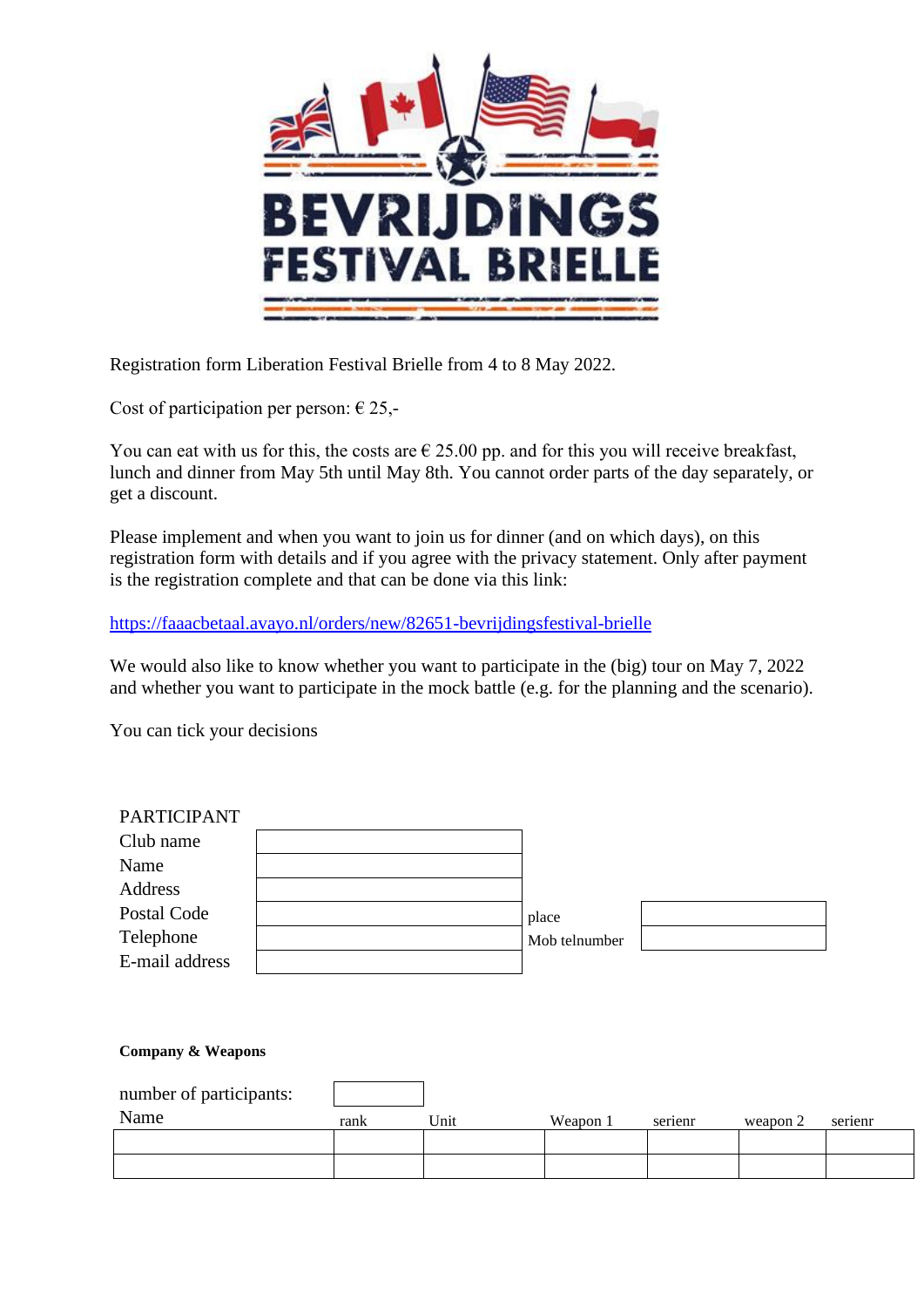A copy of the firearms permit must be attached to this for the purpose of permits and firearms administration.

## **Vehicles:**

| license Plate<br>vehicle 2 (brand + type)   |  |
|---------------------------------------------|--|
| license Plate<br>Vehicle $3$ (brand + type) |  |
| license Plate<br>vehicle 4 (brand + type)   |  |
| license Plate<br>vehicle 5 (brand + type)   |  |

## **Bivouac:**

|   | Type of tent and number                                  |  |
|---|----------------------------------------------------------|--|
|   |                                                          |  |
|   |                                                          |  |
|   |                                                          |  |
|   |                                                          |  |
|   |                                                          |  |
| 6 |                                                          |  |
|   | If you are staying in a hotel or similar, please provide |  |
|   | the name and address of the hotel?                       |  |
|   |                                                          |  |

additional space for display in m2

Estimated total square meters

m2

## **Particularities; Contact person and telephone number in case of calamities**

Indicate below whether you want to participate in the tour or the mock battle.

| 2022<br>T11<br>me:<br>tour.<br>r he<br>Ωt | TAC<br>ືບນ | nc |
|-------------------------------------------|------------|----|
|                                           |            |    |